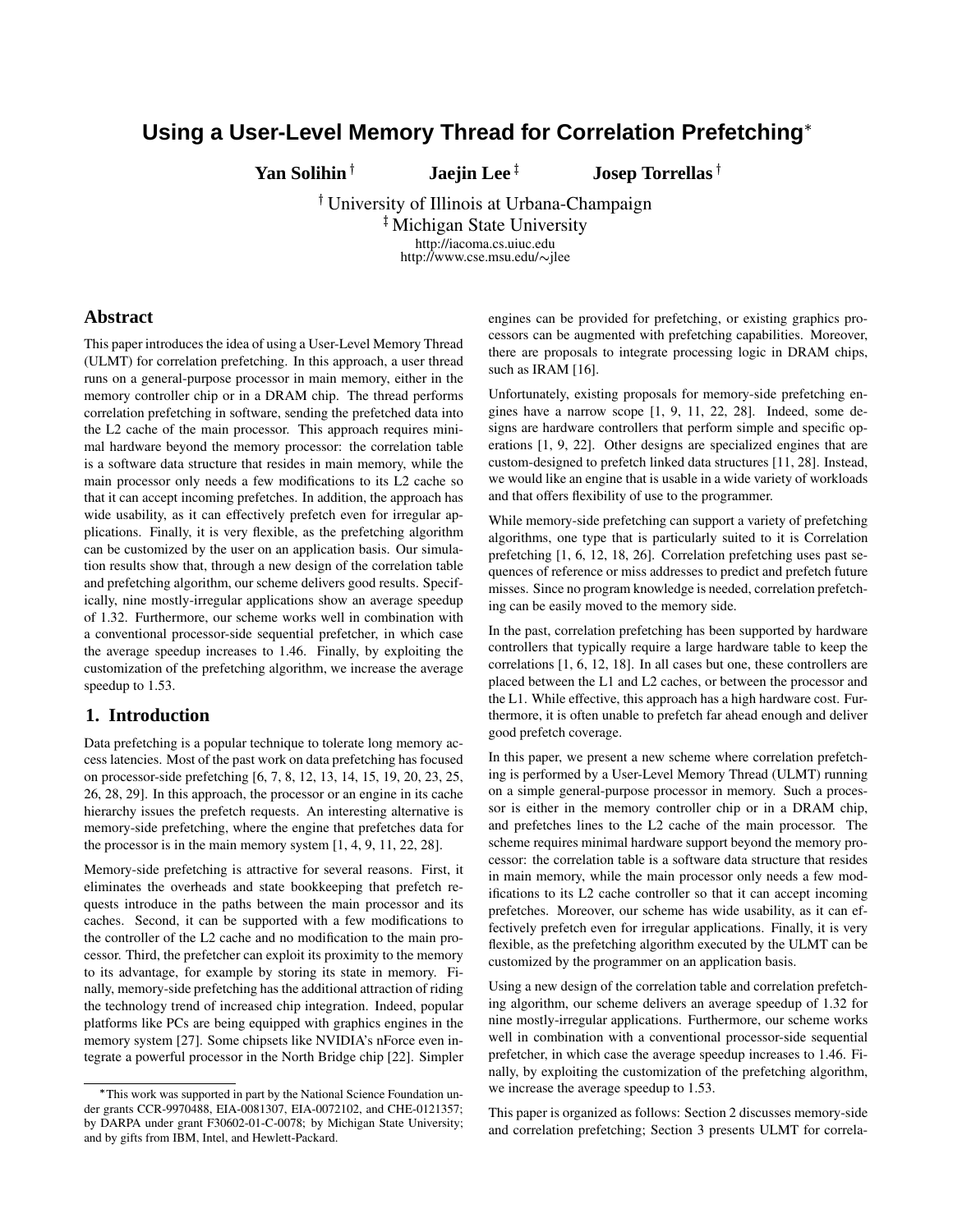

**Figure 1.** Memory-side prefetching: some locations where the memory processor can be placed (a), and actions under push passive (b) and push active (c) prefetching.

tion prefetching; Section 4 discusses our evaluation setup; Section 5 evaluates our design; Section 6 discusses related work; and Section 7 concludes.

# **2. Memory-Side and Correlation Prefetching**

### **2.1. Memory-Side Prefetching**

*Memory-Side* prefetching occurs when prefetching is initiated by an engine that resides either close to the main memory (beyond any memory bus) or inside of it [1, 4, 9, 11, 22, 28]. Some manufacturers have built such engines. Typically, they are simple hardwired controllers that probably recognize only simple stride-based sequences and prefetch data into local buffers. Some examples are NVIDIA's DASP engine in the North Bridge chip [22] and Intel's prefetch cache in the i860 chipset.

In this paper, we propose to support memory-side prefetching with a user-level thread running on a general-purpose core. The core can be very simple and does not need to support floating point. For illustration purposes, Figure 1-(a) shows the memory system of a PC. The core can be placed in different places, such as in the North Bridge (memory controller) chip or in the DRAM chips. Placing it in the North Bridge simplifies the design because the DRAM is not modified. Moreover, some existing systems already include a core in the North Bridge for graphics processing [22], which could potentially be reused for prefetching. Placing the core in a DRAM chip complicates the design, but the resulting highly-integrated system has lower memory access latency and higher memory bandwidth. In this paper, we examine the performance potential of both designs.

Memory- and processor-side prefetching are not the same as *Push* and *Pull* (or *On-Demand*) prefetching [28], respectively. Push prefetching occurs when prefetched data is sent to a cache or processor that has not requested it, while pull prefetching is the opposite. Clearly, a memory prefetcher can act as a pull prefetcher by simply buffering the prefetched data locally and supplying it to the processor on demand [1, 22]. In general, however, memory-side prefetching is most interesting when it performs push prefetching to the caches of the processor because it can hide a larger fraction of the memory access latency.

Memory-side prefetching can also be classified into *Passive* and *Active*. In passive prefetching, the memory processor observes the requests from the main processor that reach main memory. Based on them, and after examining some internal state, the memory processor prefetches other data for the main processor that it expects the latter to need in the future (Figure 1-(b)).

In active prefetching, the memory processor runs an abridged version of the code that is running on the main processor. The execution of the code induces the memory processor to fetch data that the main

processor will need later. The data fetched by these requests is also sent to the main processor (Figure 1-(c)).

In this paper, we concentrate on passive push memory-side prefetching into the L2 cache of the main processor. The memory processor aims to eliminate only L2 cache misses, since they are the only ones that it sees. Typically, L2 cache miss time is an important contributor to the processor stall due to memory accesses, and is usually the hardest to hide with out-of-order execution.

This approach to prefetching is inexpensive to support. The main processor core does not need to be modified at all. Its L2 cache needs to have the following supports. First, as in other systems [11, 15, 28], the L2 cache has to accept lines from the memory that it has not requested. To do so, the L2 uses free Miss Status Handling Registers (MSHRs) in such events. Secondly, if the L2 has a pending request and a prefetched line with the same address arrives, the prefetch simply steals the MSHR and updates the cache as if it were the reply. Finally, a prefetched line arriving at L2 is dropped in the following cases: the L2 cache already has a copy of the line, the write-back queue has a copy of the line because the L2 cache is trying to write it back to memory, all MSHRs are busy, or all the lines in the set where the prefetched line wants to go are in transaction-pending state.

#### **2.2. Correlation Prefetching**

*Correlation Prefetching* uses past sequences of reference or miss addresses to predict and prefetch future misses [1, 6, 12, 18, 26]. Two popular correlation schemes are *Stride-Based* and *Pair-Based* schemes. Stride-based schemes find stride patterns in the address sequences and prefetch all the addresses that will be accessed if the patterns continue in the future. Pair-based schemes identify a correlation between pairs or groups of addresses, for example between a miss and a sequence of successor misses. A typical implementation of pair-based schemes uses a *Correlation Table* to record the addresses that are correlated. Later, when a miss is observed, all the addresses that are correlated with its address are prefetched.

Pair-based schemes are attractive because they have general applicability: they work for any miss patterns as long as miss address sequences repeat. Such behavior is common in both regular and irregular applications, including those with sparse matrices or linked data structures. Furthermore, pair-based schemes, like all correlation schemes, need neither compiler support nor changes in the application binary.

Pair-based correlation prefetching has only been studied using hardware-based implementations [1, 6, 12, 18, 26], typically by placing a custom prefetch engine and a hardware correlation table between the processor and L1 cache, or between the L1 and L2 caches. The typical correlation table, as used in [6, 12, 26], is organized as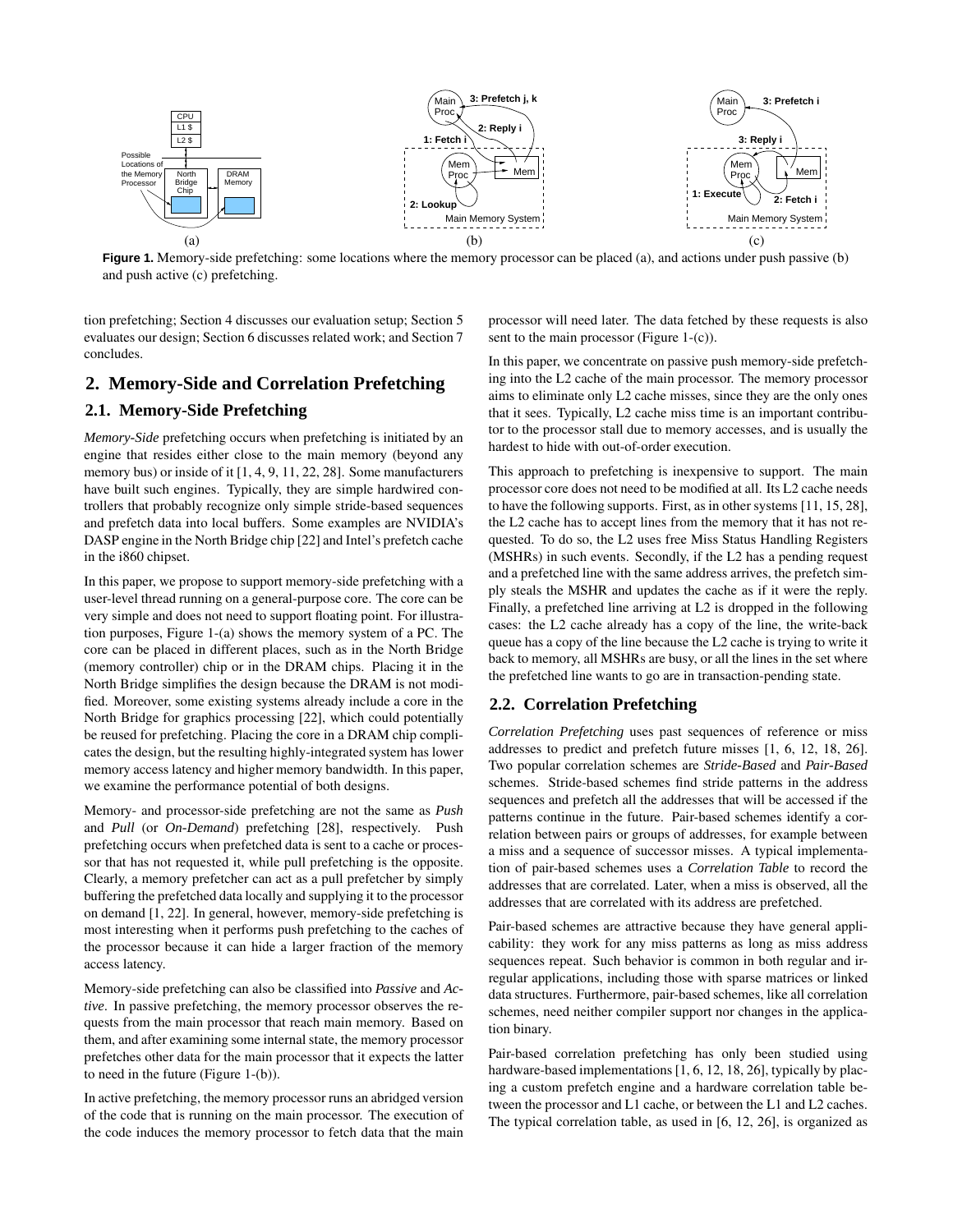follows. Each row stores the tag of an address that missed, and the addresses of a set of *immediate* successor misses. These are misses that have been seen to *immediately* follow the first one at different points in the application. The parameters of the table are the maximum number of immediate successors per miss (*NumSucc*), the maximum number of misses that the table can store predictions for (*NumRows*), and the associativity of the table (*Assoc*). According to [12], for best performance, the entries in a row should replace each other with a LRU policy.

Figure 4-(a) illustrates how the algorithm works. We call the algorithm *Base*. The figure shows two snapshots of the table at different points in the miss stream ((i) and (ii)). Within a row, successors are listed in MRU order from left to right. At any time, the hardware keeps a pointer to the row of the last miss observed. When a miss occurs, the table learns by placing the miss address as one of the immediate successors of the last miss, and a new row is allocated for the new miss unless it already exists. When the table is used to prefetch ((iii)), it reacts to an observed miss by finding the corresponding row and prefetching all *NumSucc* successors, starting from the MRU one.

The designs in [1, 18] work slightly differently. They are discussed in Section 6.

Overall, past work has demonstrated the applicability of pair-based correlation prefetching for many applications. However, it has also revealed the shortcomings of the approach. One critical problem is that, to be effective, this approach needs a large table. Proposed schemes typically need a 1-2 Mbyte on-chip SRAM table [12, 18], while some applications with large footprints even need a 7.6 Mbyte off-chip SRAM table [18].

Furthermore, the popular schemes that prefetch several potential *immediate* successors for each miss [6, 12, 26] have two limitations: they do not prefetch very far ahead and, intuitively, they need to observe one miss to eliminate another miss (its immediate successor). As a result, they tend to have low coverage. *Coverage* is the number of useful prefetches over the original number of misses [12].

# **3. ULMT for Correlation Prefetching**

We propose to use a ULMT to eliminate the shortcomings of pairbased correlation prefetching while enhancing its advantages. In the following, we discuss the main concept (Section 3.1), the architecture of the system (Section 3.2), modified correlation prefetching algorithms (Section 3.3), and related operating system issues (Section 3.4).

# **3.1. Main Concept**

A ULMT running on a general-purpose core in memory performs two conceptually distinct operations: *learning* and *prefetching*. Learning involves observing the misses on the main processor's L2 cache and recording them in a correlation table one miss at a time. The prefetching operation involves reacting to one such miss by looking up the correlation table and triggering the prefetching of several memory lines for the L2 cache of the main processor. No action is taken on a write-back to memory.

In practice, in agreement with past work [12], we find that combining both learning and prefetching works best: the correlation table continuously learns new patterns, while uninterrupted prefetching delivers higher performance. Consequently, the ULMT executes the infinite loop shown in Figure 2. Initially, the thread waits for a miss to be observed. When it observes one, it looks up the table and generates the addresses of the lines to prefetch (*Prefetching Step*). Then,

it updates the table with the address of the observed miss (*Learning Step*). It then resumes waiting.



**Figure 2.** Infinite loop executed by the ULMT.

Any prefetch algorithm executed by the ULMT is characterized by its *Response* and *Occupancy* times. The response time is the time from when the ULMT observes a miss address until it generates the addresses to prefetch. For best performance, the response time should be as small as possible. This is why we always execute the Prefetching step before the Learning one. Moreover, we shift as much computation as possible from the Prefetching to the Learning step, retaining only the most critical operations in the Prefetching step.

The occupancy time is the time when the ULMT is busy processing a single observed miss. For the ULMT implementation of the prefetcher to be viable, the occupancy time has to be smaller than the time between two consecutive L2 misses most of the times.

The correlation table that the ULMT reads and writes is simply a *software* data structure in memory. Consequently, our scheme eliminates the costly hardware table required by current implementations of correlation prefetching [12, 18]. Moreover, accesses to the software table are inexpensive because the memory processor transparently caches the table in its cache. Finally, our new scheme enables the redesign of the correlation table and prefetching algorithms (Section 3.3) to address the low-coverage and short-distance prefetching limitations of current implementations.

### **3.2. Architecture of the System**

Figures 3-(a) and (b) show the architecture of a system that integrates the memory processor in the North Bridge chip or in a DRAM chip, respectively. The first design requires no modification to the DRAM or its interface, and is largely compatible with conventional memory systems. The second design needs changes to the DRAM chips and their interface, and needs special support to work in typical memory systems, which have multiple DRAM chips. However, since our goal is to examine the performance potential of the two designs, we abstract away some of the implementation complexity of the second design by assuming a single-chip main memory. In the following, we outline how the systems work. In our discussion, we only consider memory accesses resulting from misses; we ignore write-backs for simplicity and because they do not affect our algorithms.

In Figure 3-(a), the key communication occurs through queues *1*, *2*, and 3. Miss requests from the main processor are deposited in queues *1* and *2* simultaneously. The ULMT uses the entries in queue *2* to build its table and, based on it, generate the addresses to prefetch. The latter are deposited in queue *3*. Queues *1* and *3* compete to access memory, although queue *3* has a lower priority than *1*.

When the address of a line to prefetch is deposited in queue *3*, the hardware compares it against all the entries in queue *2*. If a match for address address *X* is detected, *X* is removed from both queues. We remove *X* from queue *3* because it is redundant: a higher-priority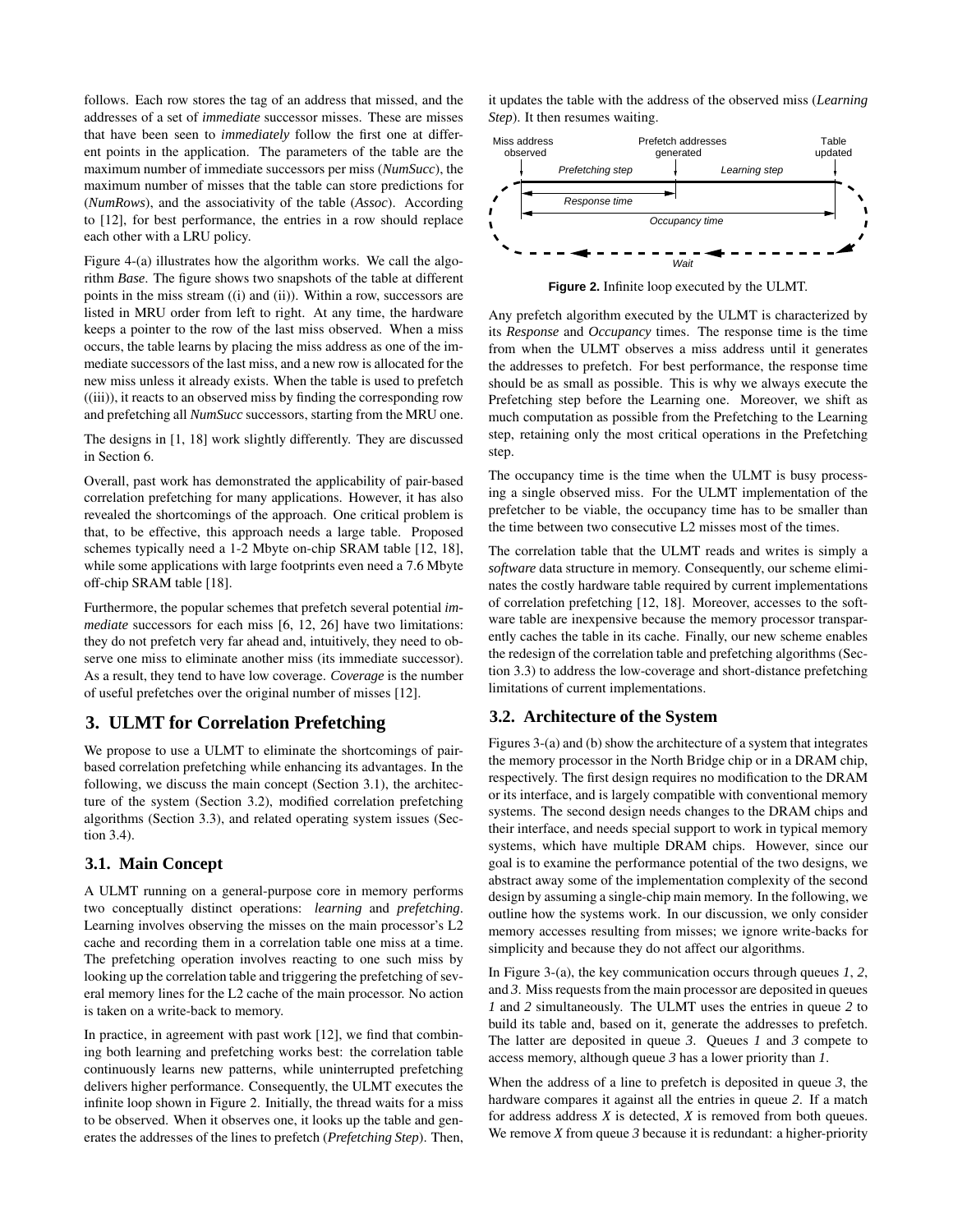

**Figure 3.** Architecture of a system that integrates the memory processor in the North Bridge chip (a) or in a DRAM chip (b).

request for *X* is already in queue *1*. *X* is removed from queue *2* to save computation in the ULMT. Note that it is unclear whether we lost the opportunity to prefetch *X*'s successors by not processing *X*. The reason is that our algorithms prefetch several levels of successor misses (Section 3.3) and, as a result, some of *X*'s successors may already be in queue *3*. Processing *X* may help improve the state in the correlation table. However, minimizing the total occupancy of the ULMT is crucial in our scheme.

Similarly, when a main-processor miss is about to be deposited in queues *1* and *2*, the hardware compares its address against those in queue *3*. If there is a match, the request is put only in queue *1* and the matching entry in queue *3* is removed.

It is possible that requests from the main processor arrive too fast for the ULMT to consume them and queue *2* overflows. In this case, the memory processor simply drops these requests.

Figure 3-(a) also shows the *Filter* module associated with queue *3*. This module improves the performance of correlation prefetching, which may sometimes try to prefetch the same address several times in a short time. The Filter module drops prefetch requests directed to any address that has been recently issued another prefetch requests. The module is a fixed-sized FIFO list that records the addresses of all the recently-issued requests. Before a request is issued to queue *3*, the hardware checks the Filter list. If it finds its address, the request is dropped and the list is left unmodified. Otherwise, the address is added to the tail of the list. With this support, some unnecessary prefetch requests are eliminated.

For completeness, the figure shows other queues. Replies from memory to the main processor go through queue *4*. In addition, the ULMT needs to access the software correlation table in main memory. Recall that the table is transparently cached by the memory processor. Logical queues *5* and *6* provide the necessary paths for the memory processor to access main memory. In practice, queues *5* and *6* are merged with the others.

If the memory processor is in the DRAM chip (Figure 3-(b)), the system works slightly differently. Miss requests from the main processor are deposited first in queue *1* and then in queue *2*. The ULMT in the memory processor accesses the correlation table from its cache and, on a miss, directly from the DRAM. The addresses to prefetch are passed through the Filter module and placed in queue *3*. As in Figure 3-(a), entries in queues 2 and 3 are checked against each other, and the common entries are dropped. The replies to both prefetches and main-processor requests are returned to the memory controller. As they reach the memory controller, their addresses are compared to the processor miss requests in queue *1*. If a memory-prefetched line matches a miss request from the main processor, the former is

considered to be the reply of the latter, and the latter is not sent to the memory chip.

Finally, in machines that include a form of processor-side prefetching, we envision our architecture to operate in two modes: *Verbose* and *Non-Verbose*. In Verbose mode, queue *2* in Figures 3-(a) and (b) receives both main-processor misses and main-processor prefetch requests. In Non-Verbose mode, queue *2* only receives main-processor misses. This mode assumes that main-processor prefetch requests are distinguishable from other requests, for example with a tag as in the MIPS R10000 [21].

The Non-Verbose mode is useful to reduce the total occupancy of the ULMT. In this case, the processor-side prefetcher can focus on the easy-to-predict sequential or regular miss patterns, while the ULMT can focus on the hard-to-predict irregular ones. The Verbose mode is also useful: the ULMT can implement a prefetch algorithm that enhances the effectiveness of the processor-side prefetcher. We present an example of this case in Section 5.2.

# **3.3. Correlation Prefetching Algorithms**

Simply taking the current pair-based correlation table and algorithm and implementing them in software is not good enough. Indeed, as indicated in Section 2.2, the *Base* algorithm has two limitations: it does not prefetch very far ahead and, intuitively, it needs to observe one miss to eliminate another miss (its immediate successor). As a result, it tends to have low coverage.

To increase coverage, three things need to occur. First, we need to eliminate these two limitations by storing in the table (and prefetching) *several levels* of successor misses per miss: immediate successors, successors of immediate successors, and so on for several levels. Second, these prefetches have to be highly accurate. Finally, the prefetcher has to take decisions early enough so that the prefetched lines reach the main processor before they are needed.

These conditions are easier to support and ensure when the correlation algorithm is implemented as a ULMT. There are two reasons for it. The first one is that storage is now cheap and, therefore, the correlation table can be inexpensively expanded to hold multiple levels of successor misses per miss, even if that means replicating information. The second reason is the *Customizability* provided by a software implementation of the prefetching algorithm.

In the rest of this section, we describe how a ULMT implementation of correlation prefetching can deliver high coverage. We describe three approaches: using a conventional table organization, using a table re-organized for ULMT, and exploiting customizability.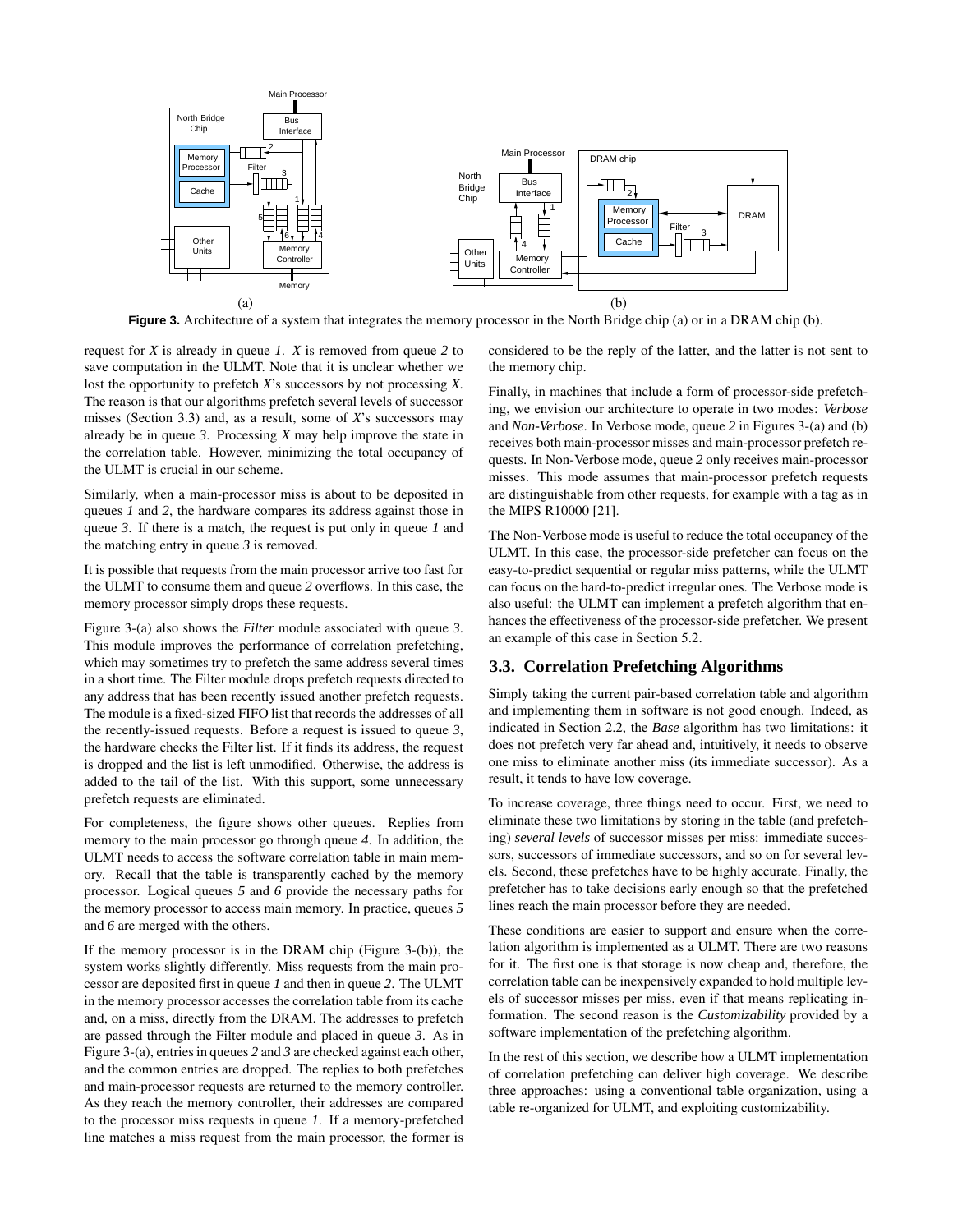

**Figure 4.** Pair-based correlation algorithms: *Base* (a), *Chain* (b), and *Replicated* (c).

#### **3.3.1. Using a Conventional Table Organization**

As a first step, we attempt to improve coverage without specifically exploiting the low-cost storage or customizability advantages of ULMT. We simply take the conventional table organization of Section 2.2 and force the ULMT to prefetch multiple levels of successors for every miss. The resulting algorithm we call *Chain*. *Chain* takes the same parameters as *Base* plus *NumLevels*, which is the number of levels of successors prefetched. The algorithm is illustrated in Figure 4-(b).

*Chain* updates the table like *Base* ((i) and (ii)) but prefetches differently ((iii)). Specifically, after prefetching the row of immediate successors, it takes the MRU one among them and accesses the correlation table again with its address. If the entry is found, it prefetches all *NumSucc* successors there. Then, it takes the MRU successor in that row and repeats the process. This is done *NumLevels*-1 times. As an example, suppose that a miss on *a* occurs ((iii)). The ULMT first prefetches *d* and *b*. Then, it takes the MRU entry *d*, looks-up the table, and prefetches *d*'s successor, *c*.

*Chain* addresses the two limitations of *Base*, namely not prefetching very far ahead, and needing one miss to eliminate a second one. However, *Chain* may not deliver high coverage for two reasons: the prefetches may not be highly accurate and the ULMT may have a high response time to issue all the prefetches.

The prefetches may be inaccurate because *Chain* does not prefetch the *true MRU* successors in each level of successors. Instead, it only prefetches successors found along the MRU path. For example, consider a sequence of misses that alternates between *a,b,c* and *b,e,b,f*: *a,b,c,...,b,e,b,f,...,a,b,c,...*. When miss *a* is encountered, *Chain* prefetches its immediate successors (*b*), and then accesses the entry for *b* to prefetch *e* and *f*. Note that *c* is not prefetched.

The high response time of *Chain* to a miss comes from having to make *NumLevels* accesses to different rows in the table. Each access involves an associative search because the table is associative and, potentially, one or more cache misses.

#### **3.3.2. Using a Table Re-Organized for ULMT**

We now attempt to improve coverage by exploiting the low cost of storage in ULMT solutions. Specifically, we expand the table to allow replicated information. Each row of the table stores the tag of the miss address, and *NumLevels* levels of successors. Each level

contains *NumSucc* addresses that use LRU for replacement. Using this table, we propose an algorithm called *Replicated* (Figure 4-(c)). *Replicated* takes the same parameters as *Chain*.

As shown in Figure 4-(c), *Replicated* keeps *NumLevels* pointers to the table. These pointers point to the entries for the address of the last miss, second last, and so on, and are used for efficient table access. When a miss occurs, these pointers are used to access the entries of the last few misses, and insert the new address as the MRU successor of the correct level ((i) and (ii)). In the figure, the *NumSucc* entries at each level are MRU ordered. Finally, prefetching in *Replicated* is simple: when a miss is seen, all the entries in the corresponding row are prefetched ((iii)).

Note that *Replicated* eliminates the two problems of *Chain*. First, prefetches are accurate because they contain the *true MRU* successors at each level. This is the result of grouping together all the successors from a given level, irrespective of the path taken. In the sequence shown above *a,b,c,...,b,e,b,f,...,a,b,c,...*, on a miss on *a*, *Replicated* prefetches *b* and *c*.

Second, the response time of *Replicated* is much smaller than *Chain*. Indeed, *Replicated* prefetches several levels of successors with a single row access, and maybe even with a single cache miss. *Replicated* effectively shifts some computation from the Prefetching step to the Learning one: prefetching needs a single table access, while learning a miss needs multiple table updates. This is a good trade-off because the Prefetching step is the critical one. Furthermore, these multiple learning updates are inexpensive: the use of the pointers eliminates the need to do any associative searches on the table, and the rows to be updated are most likely still in the cache of the memory processor (since they were updated most recently).

#### **3.3.3. Exploiting the Customizability of ULMT**

We can also improve coverage by exploiting the second advantage of ULMT solutions: customizability. The programmer or system can choose to run a different algorithm in the ULMT for each application. The chosen algorithm can be highly customized to the application's needs.

One approach to customization is to use the table organizations and prefetching algorithms described above but to tune their parameters on an application basis. For example, in applications where the miss sequences are highly predictable, we can set the number of levels of successors to prefetch (*NumLevels*) to a high value. As a result,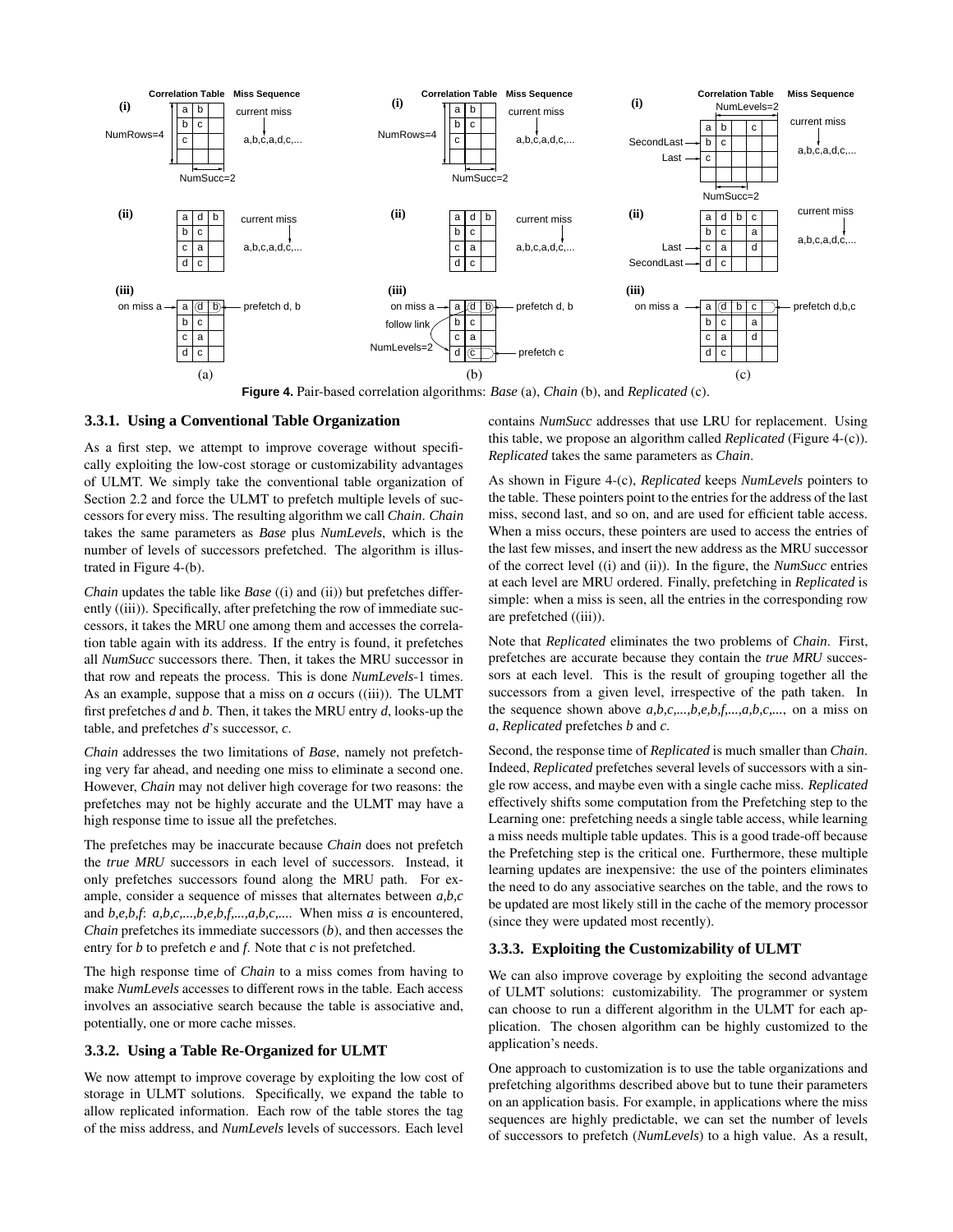| Characteristics                                                  | Base | Chain            | Replicated           |
|------------------------------------------------------------------|------|------------------|----------------------|
| <b>Levels of successors prefetched</b>                           |      | <b>NumLevels</b> | <b>NumLevels</b>     |
| True MRU ordering for each level?                                | Yes  | No               | Yes                  |
| Number of row accesses in the Prefetching step (Requires SEARCH) |      | NumLevels        |                      |
| Number of row accesses in the Learning step (Requires NO SEARCH) |      |                  | <b>NumLevels</b>     |
| Response time                                                    | Low  | High             | Low                  |
| Space requirement (for constant number of prefetches)            | x    | $\boldsymbol{x}$ | $NumLevels \times x$ |

**Table 1.** Comparing different pair-based correlation prefetching algorithms running on a ULMT.

we will prefetch more levels of successors with high accuracy. In applications with unpredictable sequences, we can do the opposite. We can also tune the number of rows in the table (*NumRows*). In applicationsthat have large footprints, we can set *NumRows*to a high value to hold more information in the table. In small applications, we can do the opposite to save space.

A second approach to customization is to use a different prefetching algorithm. For example, we can add support for sequential prefetching to all the algorithms described above. The resulting algorithms will have low response time for sequential miss patterns.

Another approach is to adaptively decide the algorithm on-the-fly, as the application executes. In fact, this approach can also be used to execute different algorithms in different parts of one application. Such intra-application customizability may be useful in complex applications.

Finally, the ULMT can also be used for profiling purposes. It can monitor the misses of an application and infer higher-level information such as cache performance, application access patterns, or page conflicts.

### **3.3.4. Comparing the Algorithms**

Table 1 compares the *Base*, *Chain*, and *Replicated* algorithms executing on a ULMT. *Replicated* has the highest potential for high coverage: it supports far-ahead prefetching by prefetching several levels of successors, its prefetches have high accuracy because they prefetch the true MRU successors at each level, and it has a low response time, in part because it only needs to access a single table row in the Prefetching step. Accessing a single row minimizes the associative searches and the cache misses. The only shortcoming of *Replicated* is the larger space that it requires for the correlation table. However, this is a minor issue since the table is a software structure allocated in main memory. Note that all these algorithms can also be implemented in hardware. However, *Replicated* is more suitable for an ULMT implementation because providing the larger space required in hardware is expensive.

### **3.4. Operating System Issues**

There are some operating system issues that are related to ULMT operation. We outline them here.

**Protection.** The ULMT has its own separate address space with its instructions, the correlation table, and a few other data structures. The ULMT shares neither instructions nor data with any application. The ULMT can observe the physical addresses of the application misses. It can also issue prefetches for these addresses on behalf of the main processor. However, it can neither read from nor write to these addresses. Therefore, protection is guaranteed.

**Multiprogrammed Environment.** It is a poor approach to have all the applications share a single table: the table is likely to suffer a lot of interference. A better approach is to associate a different ULMT, with its own table, to each application. This eliminates interference in the tables. In addition, it enables the customization of each ULMT

to its own application. If we conservatively assume a 4-Mbyte table on average per application, 8 applications require 32 Mbytes, which is only a modest fraction of today's typical main memory. If this requirement is excessive, we can save space by dynamically sizing the tables. In this case, if an application does not use the space, its table shrinks.

**Scheduling.** The scheduler knows the ULMT associated with each application. Consequently, the scheduler schedules and preempts both application and ULMT as a group. Furthermore, the operating system provides an interface for the application to control its ULMT.

**Page Re-mapping.** Sometimes, a page gets re-mapped. Since ULMTs operate on physical addresses, such events can cause some table entries to become stale. We can choose to take no action and let the table update itself automatically through learning. Alternatively, the operating system can inform the corresponding ULMT when a re-mapping occurs, passing the old and new physical page number. Then, the ULMT indexes its table for each line of the old page. If the entry is found, the ULMT relocates it and updates both the tag and any applicable successors in the row. Given current page sizes, we estimate the table update to take a few microseconds. Such overhead may be overlapped with the execution of the operating system page mapping handler in the main processor. Note that some other entries in the table may still keep stale successor information. Such information may cause a few useless prefetches, but the table will quickly update itself automatically.

# **4. Evaluation Environment**

**Applications.** To evaluate the ULMT approach, we use nine mostlyirregular, memory-intensive applications. Irregular applications are hardly amenable to compiler-based prefetching. Consequently, they are the obvious target for ULMT correlation prefetching. The exception is CG, which is a regular application. Table 2 describes the applications. The last four columns of the table will be explained later.

**Simulation Environment.** The evaluation is done using an execution-driven simulation environment that supports a dynamic superscalar processor model [17]. We model a PC architecture with a simple memory processor that is integrated in either the North Bridge chip or in a DRAM chip, following the micro-architecture of Figure 3. Table 3 shows the parameters used for each component of the architecture. All cycles are 1.6 GHz cycles. The architecture is modeled cycle by cycle.

We model only a uni-programmed environment with a single application and a single ULMT that execute concurrently. We model all the contention in the system, including the contention of the application thread and the ULMT on shared resources such as the memory controller, DRAM channels, and DRAM banks.

**Processor-Side Prefetching.** The main processor optionally includes a hardware prefetcher that can prefetch multiple streams of stride 1 or -1 into the L1 cache. The prefetcher monitors L1 cache misses and can identify and prefetch up to *NumSeq* sequen-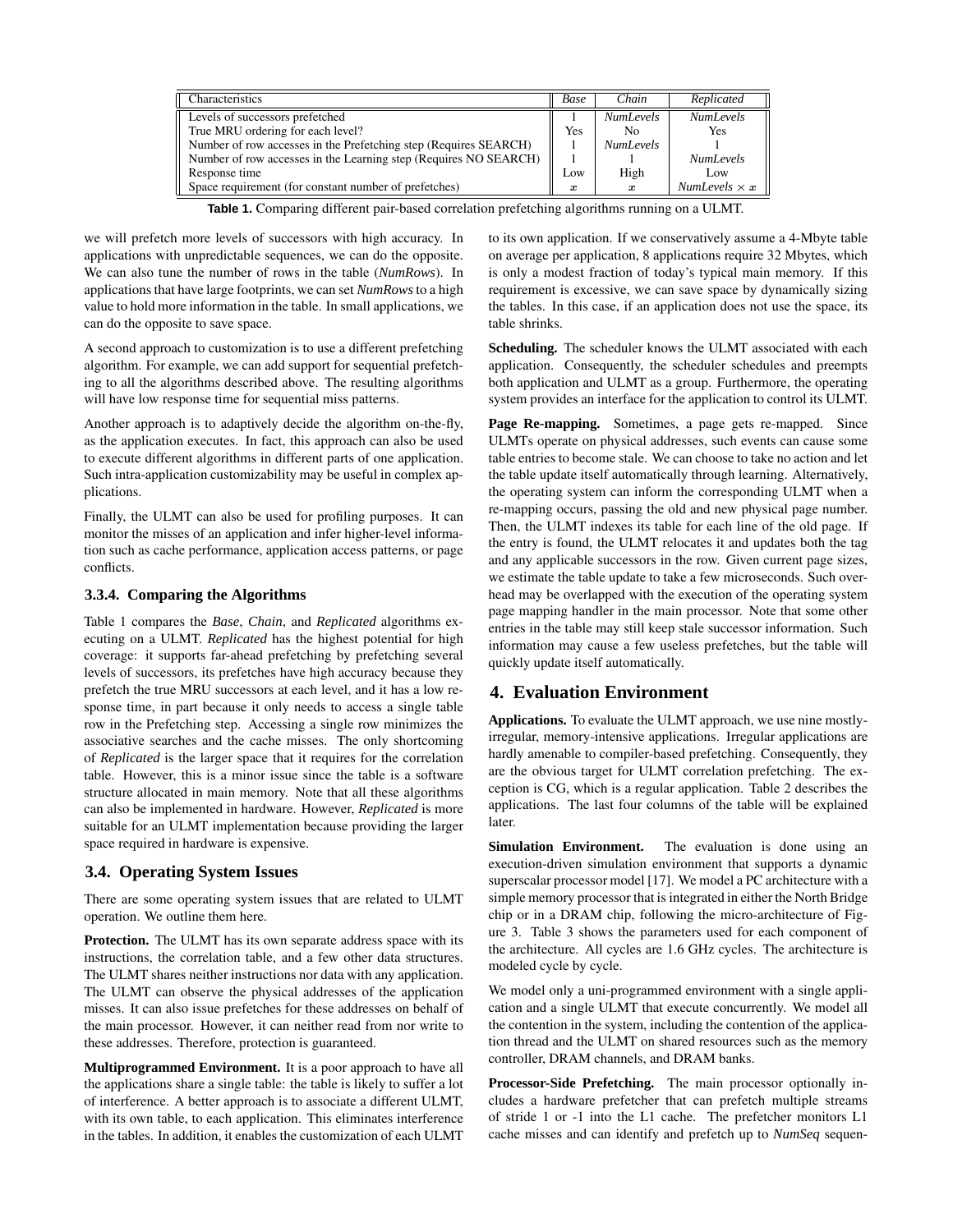|               |                    |                                     | Correlation Table             |                |             |               |                   |
|---------------|--------------------|-------------------------------------|-------------------------------|----------------|-------------|---------------|-------------------|
| Appl          | Suite              | Problem                             | Input                         | <b>NumRows</b> |             | Size (Mbytes) |                   |
|               |                    |                                     |                               | (K)            | <b>Base</b> | Chain         | $\overline{Repl}$ |
| CG            | <b>NAS</b>         | Conjugate gradient                  | Class S                       | 64             |             | 0.8           | 1.8               |
| Equake        | SpecFP2000         | Seismic wave propagation simulation | <b>Test</b>                   | 128            | 2.5         | 1.5           | 3.5               |
| FT            | <b>NAS</b>         | 3D Fourier transform                | Class S                       | 256            | 5.0         | 3.0           | 7.0               |
| Gap           | SpecInt2000        | Group theory solver                 | Rako (subset of <i>test</i> ) | 128            | 2.5         | 1.5           | 3.5               |
| Mcf           | SpecInt2000        | Combinatorial optimization          | <b>Test</b>                   | 32             | 0.6         | 0.4           | 0.9               |
| <b>MST</b>    | Olden              | Finding minimum spanning tree       | $1024$ nodes                  | 256            | 5.0         | 3.0           | 7.0               |
| Parser        | SpecInt2000        | Word processing                     | Subset of <i>train</i>        | 128            | 2.5         | 1.5           | 3.5               |
| <i>Sparse</i> | SparseBench[10]    | GMRES with compressed row storage   | $32^3$                        | 256            | 5.0         | 3.0           | 7.0               |
| <b>Tree</b>   | Univ. of Hawaii[3] | Barnes-Hut N-body problem           | 2048 bodies                   |                | 0.2         | 0.1           | 0.2               |
| Average       |                    |                                     |                               | 140            | 2.7         | 1.6           | 3.8               |

**Table 2.** Applications used.

| <b>PROCESSOR</b>                                                  |
|-------------------------------------------------------------------|
| <b>Main Processor:</b>                                            |
| 6-issue dynamic. $1.6$ GHz. Int, fp, $\frac{Id}{st}$ FUs: 4, 4, 2 |
| Pending Id, st: 8, 16. Branch penalty: 12 cycles                  |
| <b>Memory Processor:</b>                                          |
|                                                                   |
| 2-issue dynamic. $800$ MHz. Int, fp, $\frac{Id}{st}$ FUs: 2, 0, 1 |
| Pending Id, st: 4, 4. Branch penalty: 6 cycles                    |
| <b>MEMORY</b>                                                     |
| <b>Main Processor's Memory Hierarchy:</b>                         |
| L1 data: write-back, 16 KB, 2 way, 32-B line, 3-cycle hit RT      |
| L2 data: write-back, 512 KB, 4 way, 64-B line, 19-cycle hit RT    |
| RT memory latency: 243 cycles (row miss), 208 cycles (row hit)    |
| Memory bus: split-transaction, 8 B, 400 MHz, 3.2 GB/sec peak      |
| <b>Memory Processor's Memory Hierarchy:</b>                       |
| L1 data: write-back, 32 KB, 2 way, 32-B line, 4-cycle hit RT      |
| In North Bridge: RT mem latency: 100 cycles (row miss),           |
| 65 cycles (row hit)                                               |
| Latency of a prefetch request to reach DRAM: 25 cycles            |
| In DRAM: RT mem latency: 56 cycles (row miss),                    |
| 21 cycles (row hit)                                               |
| Internal DRAM data bus: 32-B wide, 800 MHz, 25.6 GB/sec peak      |
| <b>DRAM Parameters</b> (applicable to all procs):                 |
| Dual channel. Each channel: 2 B, 800 MHz. Total: 3.2 GB/sec peak  |
| Random access time $(tRAC)$ : 45 ns                               |
| Time from memory controller $(tSystem)$ : 60 ns                   |
| <b>OTHER</b>                                                      |
|                                                                   |
| Depth of queues $1$ through 6: 16                                 |
| Filter module: 32 entries, FIFO                                   |

**Table 3.** Parameters of the simulated architecture. Latencies correspond to contention-free conditions. *RT* stands for round-trip *from the processor*. All cycles are 1.6 GHz cycles.

tial streams concurrently. It works as follows. When the third miss in a sequence is observed, the prefetcher recognizes a stream. Then, it prefetches the next *NumPref* lines in the stream into the L1 cache. Furthermore, it stores the stride and the next address expected in the stream in a special register. If the processor later misses on the address in the register, the prefetcher prefetches the next *NumPref* lines in the stream and updates the register. The prefetcher contains *NumSeq* such registers. As we can see, while this scheme works somewhat like stream buffers [13], the prefetched lines go to L1. We choose this approach to minimize hardware complexity. A shortcoming is that the L1 cache may get polluted. For completeness, we resimulated the system with the prefetches going into separate buffers rather than into L1. We found that the performance changes very little, in part because checking the buffers on L1 misses introduces delay.

**Algorithm Parameters.** Table 4 lists the prefetching algorithms that we evaluate and the default parameters that we use. The sequential prefetching supported in hardware by the main processor is called *Conven4* for conventional. It can also be implemented in software

by a ULMT. We evaluate two such software implementations (*Seq1* and *Seq4*). In this case, the prefetcher in memory observes L2 misses rather than L1.

Unless otherwise indicated, the processor-side prefetcher is off and, if it is on, the ULMT algorithms operate in Non-Verbose mode (Section 3.2). For the *Base* algorithm, we choose the parameter values used by Joseph and Grunwald [12] so that we can compare the work. The last four columns of Table 2 give a conservative value for the size of the correlation table for each application. The table is twoway set-associative. We have sized the number of rows in the table (*NumRows*) to be the lowest power of two such that, with a trivial hashing function that simply takes the lower bits of the line address, less than 5% of the insertions replace an existing entry. This is a very generous allocation. A more sophisticated hash function can reduce *NumRows* significantly without increasing conflicts much. In any case, knowing that each row in *Base*, *Chain*, and *Repl* takes 20, 12, and 28 bytes, respectively, in a 32-bit machine, we can compute the total table size. Overall, while some applications need more space than others, the average value is tolerable: 2.7, 1.6, and 3.8 Mbytes for *Base*, *Chain*, and *Repl*, respectively.

**ULMT Implementation.** We wrote all ULMTs in C and handoptimized them for minimal response and occupancy time. One major performance bottleneck of the implementation is frequent branches. We remove branches by unrolling loops and hardwiring all algorithm parameters. We also perform optimizations to increase the spatial locality and to reduce instruction count. None of the algorithms uses floating-point operations.

# **5. Evaluation**

# **5.1. Characterizing Application Behavior**

**Predictability of the Miss Sequences.** We start by characterizing how well our ULMT algorithms can predict the miss sequences of the applications. For that, we run each ULMT algorithm simply observing all L2 cache miss addresses without performing prefetching. We record the fraction of L2 cache misses that are correctly predicted. For a sequential prefetcher, this means that the upcoming miss address matches the next address predicted by one of the streams identified; for a pair-based prefetcher, the upcoming address matches one of the successors predicted for that level.

Figure 5 shows the results of prediction for up to three levels of successors. Given a miss, the *Level 1* chart shows the predictability of the immediate successor, while *Level 2* shows the predictability of the next successor, and *Level 3* the successor after that one. The experiments for the pair-base schemes use large tables to ensure that practically no prediction is missed due to conflicts in the table: *Num-Rows* is 256 K, *Assoc* is 4, and *NumSucc* is 4. Under these condi-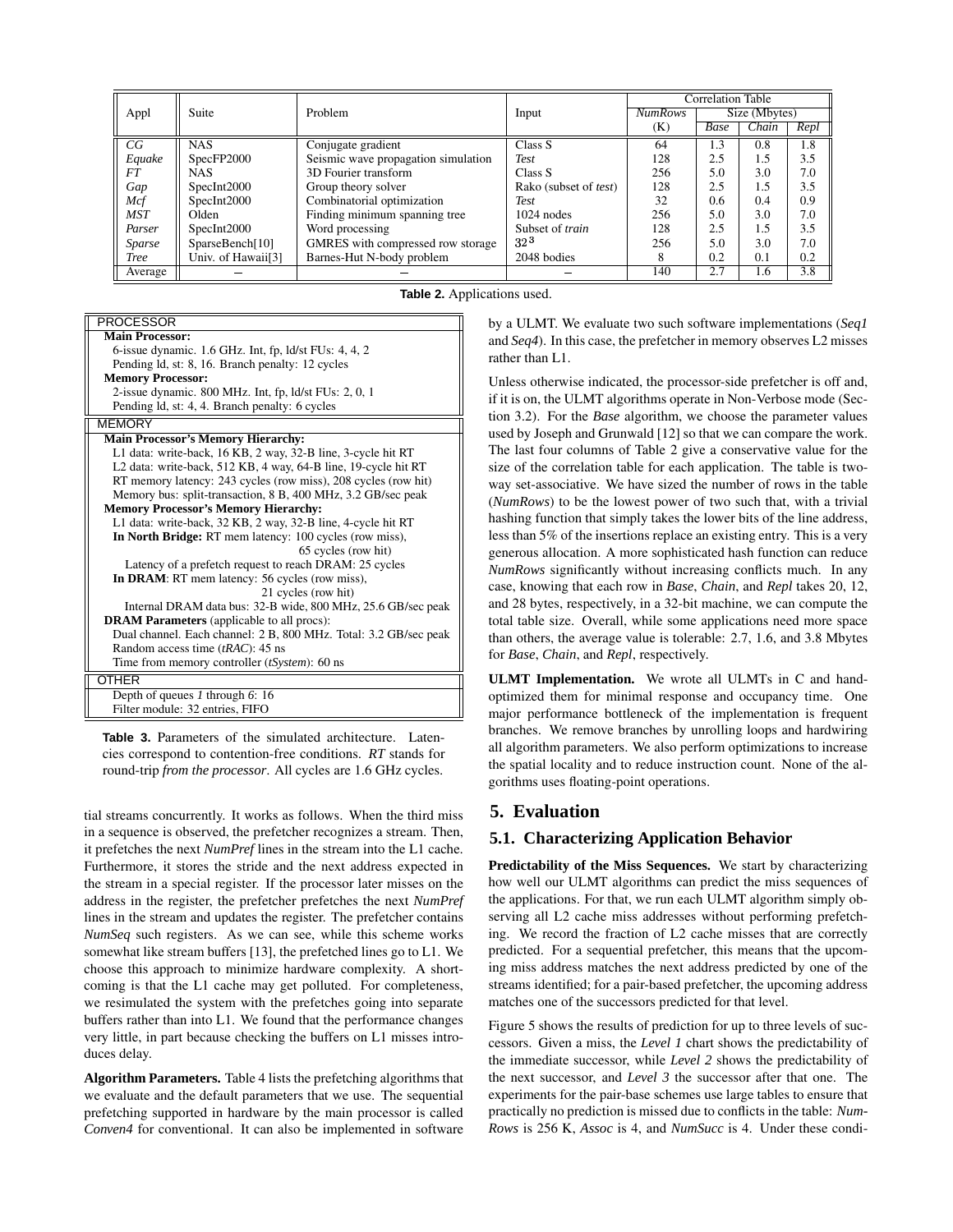| Prefetching Algorithm                              | Implementation                   | Name                          | <b>Parameter Values</b>                                                                                                                           |
|----------------------------------------------------|----------------------------------|-------------------------------|---------------------------------------------------------------------------------------------------------------------------------------------------|
| Base<br>Chain<br>Replicated<br>Sequential 1-Stream | Software in memory as ULMT       | Base<br>Chain<br>Repl<br>Sea1 | $NumSucc = 4, Assoc = 4$<br>$NumSucc = 2, Assoc = 2, NumLevels = 3$<br>$NumSucc = 2$ , $Assoc = 2$ , $NumLevels = 3$<br>$NumSeq = 1, NumPref = 6$ |
| Sequential 4-Streams                               |                                  | Sea4                          | $NumSeq = 4$ , $NumPref = 6$                                                                                                                      |
| Sequential 4-Streams                               | Hardware in L1 of main processor | Conven4                       | $NumSeq = 4$ , $NumPref = 6$                                                                                                                      |

**Table 4.** Parameter values used for the different algorithms.



**Figure 5.** Fraction of L2 cache misses that are correctly predicted by different algorithms for different levels of successors.

tions, for level 1, *Chain* and *Repl* are equivalent to *Base*. For levels 2 and 3, *Base* is not applicable. The figure also shows the effect of combining algorithms.

Figure 5 shows that our ULMT algorithms can effectively predict the miss streams of the applications. For example, at level 1, *Seq4* and *Base* correctly predict on average 49% and 82% of the misses, respectively. Moreover, the best algorithms keep predicting correctly across several levels of successors. For example, *Repl* correctly predicts on average 77% and 73% of the misses for levels 2 and 3, respectively. Therefore, these algorithms have good potential.

The figure also shows that different applications have different miss behavior. For instance, applications such as Mcf and Tree do not have sequential patterns and, therefore, only pair-based algorithms can predict misses. In other applications such as CG, instead, sequential patterns dominate. As a result, sequential prefetching can predict practically all L2 misses. Most applications have a mix of both patterns.

Among pair-based algorithms, *Repl* almost always outperforms *Chain* by a wide margin. This is because *Chain* does not maintain the true MRU successors at each level. However, while *Repl* is effective under all patterns, it is better when combined with multi-stream sequential prefetching (*Seq4+Repl*).

**Time Between L2 Misses.** Another important issue is the time between L2 misses. Figure 6 classifies L2 misses according to the number of cycles between two consecutive misses arriving at the memory. The misses are grouped in bins corresponding to [0,80) cycles, [80,200) cycles, etc. The unit is 1.6 GHz processor cycles.

The most significant bin is [200,280), which contributes with 60% of all miss distances on average. These misses are critical beyond their numbers because their latencies are hard to hide with out-of-order execution. Indeed, since the round-trip latency to memory is 208-243 cycles, dependent misses are likely to fall in this bin. They contribute

more to processor stall than the figure suggests because dependent misses cannot be overlapped with each other. Consequently, we want the ULMT to prefetch them. To make sure that the ULMT is fast enough to learn these misses, its occupancy should be less than 200 cycles.

The misses in the other bins are fewer and less critical. Those in  $[280,\infty)$  are too far apart to put pressure on the ULMT's timing. Those in [0,80) may not give enough time to the ULMT to respond. Fortunately, these misses are more likely to be overlapped with each other and with computation.



**Figure 6.** Characterizing the time between L2 misses.

## **5.2. Comparing the Different Algorithms**

Figure 7 compares the execution time of the applications under different cases: no prefetching (*NoPref*), processor-side prefetching as listed in Table 4 (*Conven4*), different ULMT schemes listed in Table 4 (*Base*, *Chain*, and *Repl*), the combination of *Conven4* and *Repl* (*Conven4+Repl*), and some customized algorithms (*Custom*). The results are for the case where the memory processor is integrated in the DRAM. For each application and the average, the bars are normalized to *NoPref*. The bars show the memory-induced processor stall time that is caused by requests between the processor and the L2 cache (*UptoL2*), and by requests beyond the L2 cache (*Be-*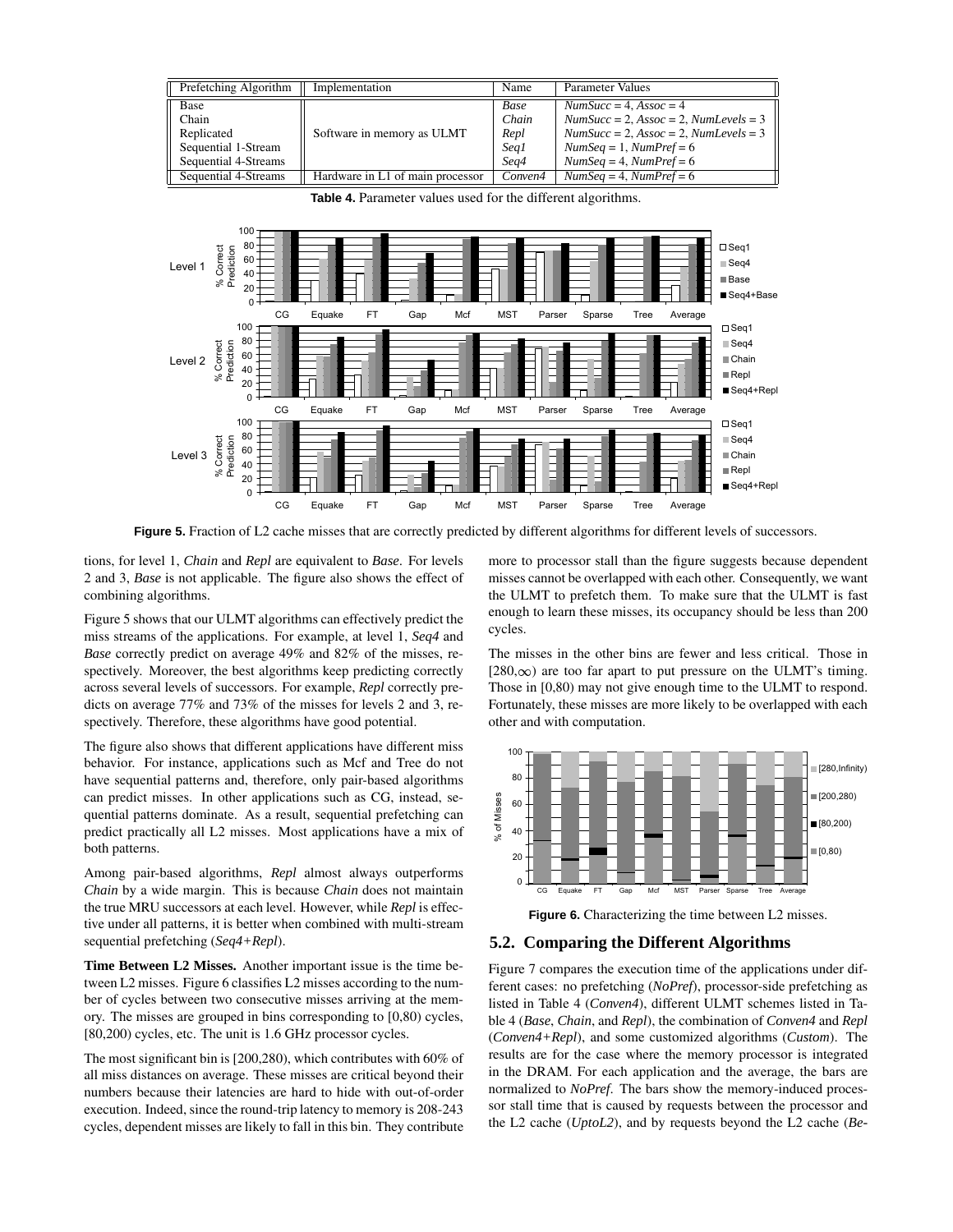

**Figure 7.** Execution time of the applications with different prefetching algorithms.

*yondL2*). The remaining time (*Busy*) includes processor computation plus other pipeline stalls. A system with a perfect L2 cache would only have the *Busy* and *UptoL2* times.

On average, *BeyondL2* is the most significant component of the execution time under *NoPref*. It accounts for 44% of the time. Thus, although our ULMT schemes only target L2 cache misses, they target the main contributor to the execution time.

*Conven4* performs very well on CG because sequential patterns dominate. However, it is ineffective in applications such as Mcf and Tree that have purely irregular patterns. On average, *Conven4* reduces the execution time by 17%.

The pair-based schemes show mixed performance. *Base* shows limited speedups, mostly because it does not prefetch far enough. On average, it reduces *NoPref*'s execution time by 6%. *Chain* performs a little better, but it is limited by inaccuracy (Figure 5) and high response time (Section 3.3.1). On average, it reduces *NoPref*'s execution time by 12%.

*Repl* is able to reduce the execution time significantly. It performs well in almost all applications. It outperforms both *Base* and *Chain* in all cases. Its impact comes from the nice properties of the *Replicated* algorithm, as discussed in Section 3.3.4. The average of the application speedups of *Repl* over *NoPref* is 1.32.

Finally, *Conven4+Repl* performs the best. On average, it removes over half of the *BeyondL2* stall time, and delivers an average application speedup of 1.46 over *NoPref*. If we compare the impact of processor-side prefetching only (*Conven4*) and memory-side prefetching only (*Repl*), we see that they have a constructive effect in *Conven4+Repl*. The reason is that the two schemes help each other. Specifically, the processor-side prefetcher prefetches and eliminates the sequential misses. The memory-side prefetcher works in Non-Verbose mode (Section 3.2) and, therefore, does not see the prefetch requests. Therefore, it can fully focus on the irregular miss patterns. With the resulting reduced load, the ULMT is more effective.

**Algorithm Customization.** In this first paper on ULMT prefetching, we have attempted only very simple customization for a few applications. Table 5 shows the changes. For CG, we run *Seq1+Repl* in

Verbose mode. For MST and Mcf, we run *Repl* with a higher *Num-Levels*. In all cases, *Conven4* is on. The results are shown in Figure 7 as the *Custom* bar in the three applications.

|          | Application   Customized ULMT Algorithm |
|----------|-----------------------------------------|
| CG       | $Seq1+Repl$ in Verbose mode             |
| MST, Mcf | $Repl$ with $NumLevels = 4$             |

**Table 5.** Customizations performed. *Conven4* is also on.

The customization in CG tries to further exploit positive interaction between processor- and memory-side prefetching. While CG only has sequential miss patterns (Figure 5), its multiple streams overwhelm the conventional prefetcher. Indeed, although processorside prefetches are very accurate (99.8% of the prefetched lines are referenced), they are not timely enough (only 64% are timely) because some of them miss in the L2 cache. In our customization, we turn on the Verbose mode so that processor-side prefetch requests are seen by the ULMT. Furthermore, the ULMT is extended with a single-stream sequential prefetch algorithm (*Seq1*) before executing *Repl*. In this environment, the positive interaction between the two prefetchers increases. Specifically, while the application references the different streams in an interleaved manner, the processor-side prefetcher "unscrambles" the miss sequence into chunks of samestream prefetch requests. The *Seq1* prefetcher in the ULMT then easily identifies each stream and, very efficiently, prefetches ahead. As a result, 81% of the processor-side prefetches arrive in a timely manner. With this customization, the speedup of CG improves from 2.19 (with *Conven4+Repl*) to 2.59. This case demonstrates that even regular applications that are amenable to sequential processor-side prefetching can benefit from ULMT prefetching.

The customization in MST and Mcf tries to exploit predictability beyond the third level of successor misses by setting *NumLevels* to 4 in *Repl*. As shown in Figure 7, this approach is successful for MST, but it produces marginal gains in Mcf.

Overall, this initial attempt at customization shows promising results. After applying customization on three applications, the average execution speedup of the nine applications relative to *NoPref* becomes 1.53.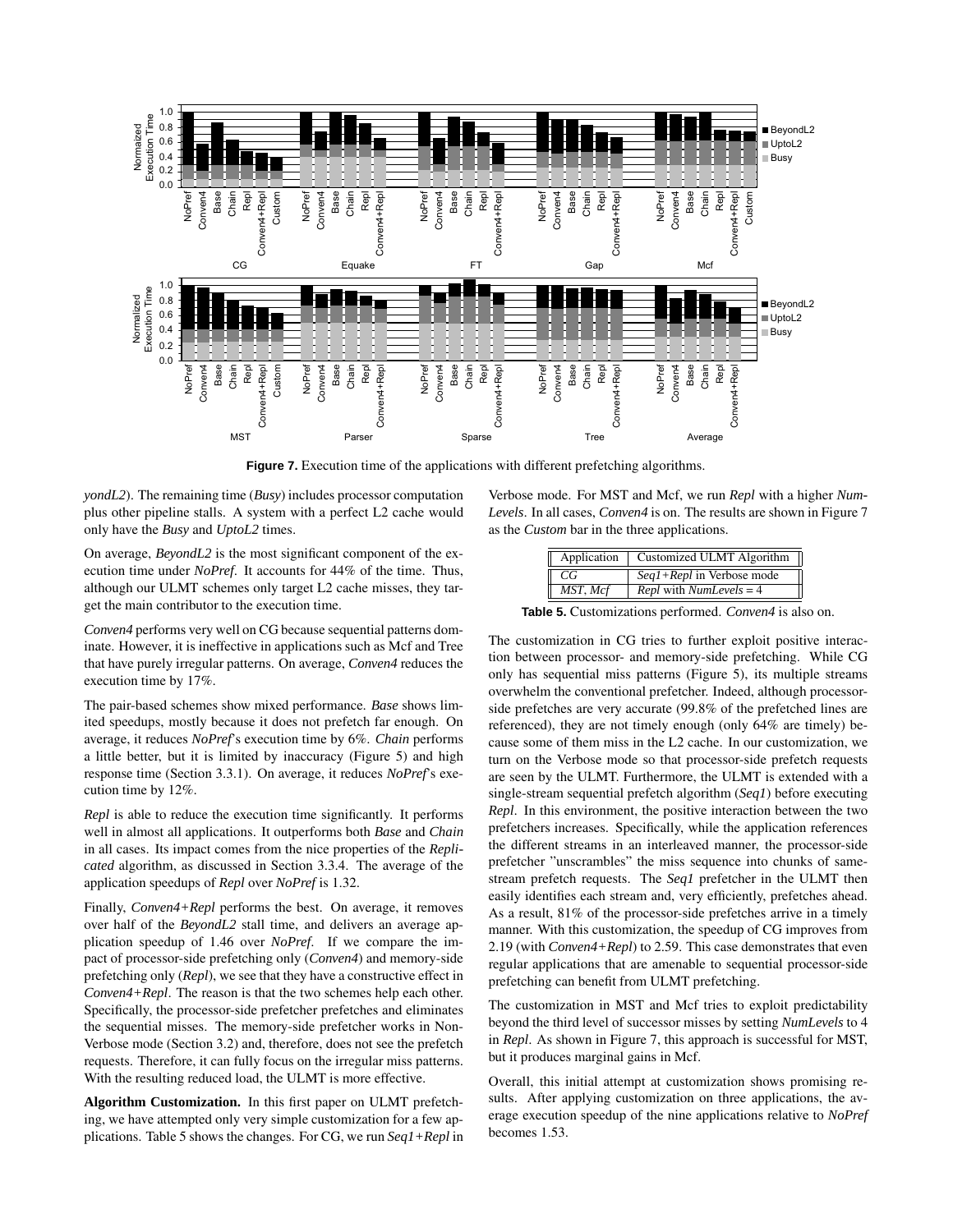

**Figure 8.** Execution time for different locations of the memory processor.

**Location of Memory Processor.** Figure 8 examines the impact of where we place the memory processor (Figure 3). The first two bars for each application are taken from Figure 7: *NoPref* and *Conven4+Repl*. The last bar for each application corresponds to the *Conven4+Repl* algorithm with the memory processor placed in the memory controller (North Bridge) chip (*Conven4+ReplMC*). With the processor in the North Bridge chip, we have twice the memory access latency (100 cycles vs. 56 cycles), eight times lower memory bandwidth (3.2 GB/sec vs. 25.6 GB/sec), and an additional 25-cycle delay seen by the prefetch requests before they reach the  $DRAM<sup>1</sup>$ . However, Figure 8 shows that the impact on the execution time is very small. It results in a small decrease in average speedups from 1.46 to 1.41. The impact is small thanks to the ability of *Repl* to accurately prefetch far ahead. Only the timeliness of the immediate successor prefetches is affected, while the prefetching of further levels of successors is still timely. Overall, given these results and the hardware cost of the two designs, we conclude that putting the memory processor in the North Bridge chip is the most cost-effective design of the two.

**Prefetching Effectiveness.** To gain further insight into these prefetching schemes, Figure 9 examines the effectiveness of the lines prefetched into the L2 cache by the ULMT. These lines are called *prefetches*. The figure shows data for Sparse, Tree, and the average of the other seven applications. The figure combines both L2 misses and prefetches, and breaks them down into 5 categories: prefetches that eliminate an L2 miss (*Hits*), prefetches that eliminate part of the latency of an L2 miss because they arrive a bit late (*DelayedHits*), L2 misses that pay the full latency (*NonPrefMisses*), and useless prefetches. Useless prefetches are further broken down into prefetches that are brought into the L2 but that are not referenced by the time they are replaced (*Replaced*), and prefetches that are dropped on arrival to L2 because the same line is already in the cache (*Redundant*). Since *Coverage* is the fraction of the original L2 misses that are fully or partially eliminated, it is represented by the sum of *Hits* and *DelayedHits* as shown in Figure 9. *NonPrefMisses* in Figure 9 is the number of L2 misses left after prefetching, relative to the original number of L2 misses. Note that *NonPrefMisses* can be higher than 1.0 for some algorithms. 1.0 *NonPrefMisses* is the number of L2 misses eliminated relative to the original number of L2 misses. *NonPrefMisses* can be broken down into two groups: those misses below the 1.0 line in Figure 9 (1.0 *Hits Delayed-Hits*) come from the original misses, while those above the 1.0 line  $(Hits + DelayedHits + NonPrefMisses - 1.0)$  are the new L2 conflict misses caused by prefetches.

Looking at the average of the seven applications, we see why *Base* and *Chain* are not effective: their coverage is small. *Base* is hurt



**Figure 9.** Breakdown of the L2 misses and lines prefetched by the ULMT (prefetches). The original misses are normalized to 1.

by its inability to prefetch far ahead, while *Chain* is hampered by its high response time and limited accuracy. The figure also shows that *Repl* has a high coverage (0.74). However, this comes at the cost of useless prefetches (*Replaced* plus *Redundant* are equivalent to 50% of the original misses) and additional misses due to conflicts with prefetches (20% of the original misses). We can see, therefore, that advanced pair-based schemes need additional bandwidth.

*Conven4+Repl* seems to have low coverage, despite its high performance in Figure 7. The reason is that the prefetch requests issued by the processor-side prefetcher, while effective in eliminating L2 misses, are lumped into the *NonPrefMisses* category in the figure if they reach memory. Since the ULMT prefetcher is in Non-Verbose mode, it does not see these requests. Consequently, the ULMT prefetcher only focuses on the irregular miss patterns. ULMT prefetches that eliminate irregular misses appear as *Hits+DelayedHits*.

Finally, Figure 9 also shows why *Sparse* and *Tree* showed limited speedups in Figure 7. They have too many conflicts in the cache, which results in many remaining *NonPrefMisses*. Furthermore, their prefetches are not very accurate, which results in large *Replaced* and *Redundant* categories.

**Work Load of the ULMT.** Figure 10 shows the average response time and occupancy time (Section 3.1) for each of the ULMT algorithms, averaged over all applications. The times are measured in 1.6 GHz cycles. Each bar is broken down into computation time (*Busy*) and memory stall time (*Mem*). The numbers on top of each bar show the average IPC of the ULMT. The IPC is calculated as the number

<sup>&</sup>lt;sup>1</sup>All these cycle counts are in main-processor cycles.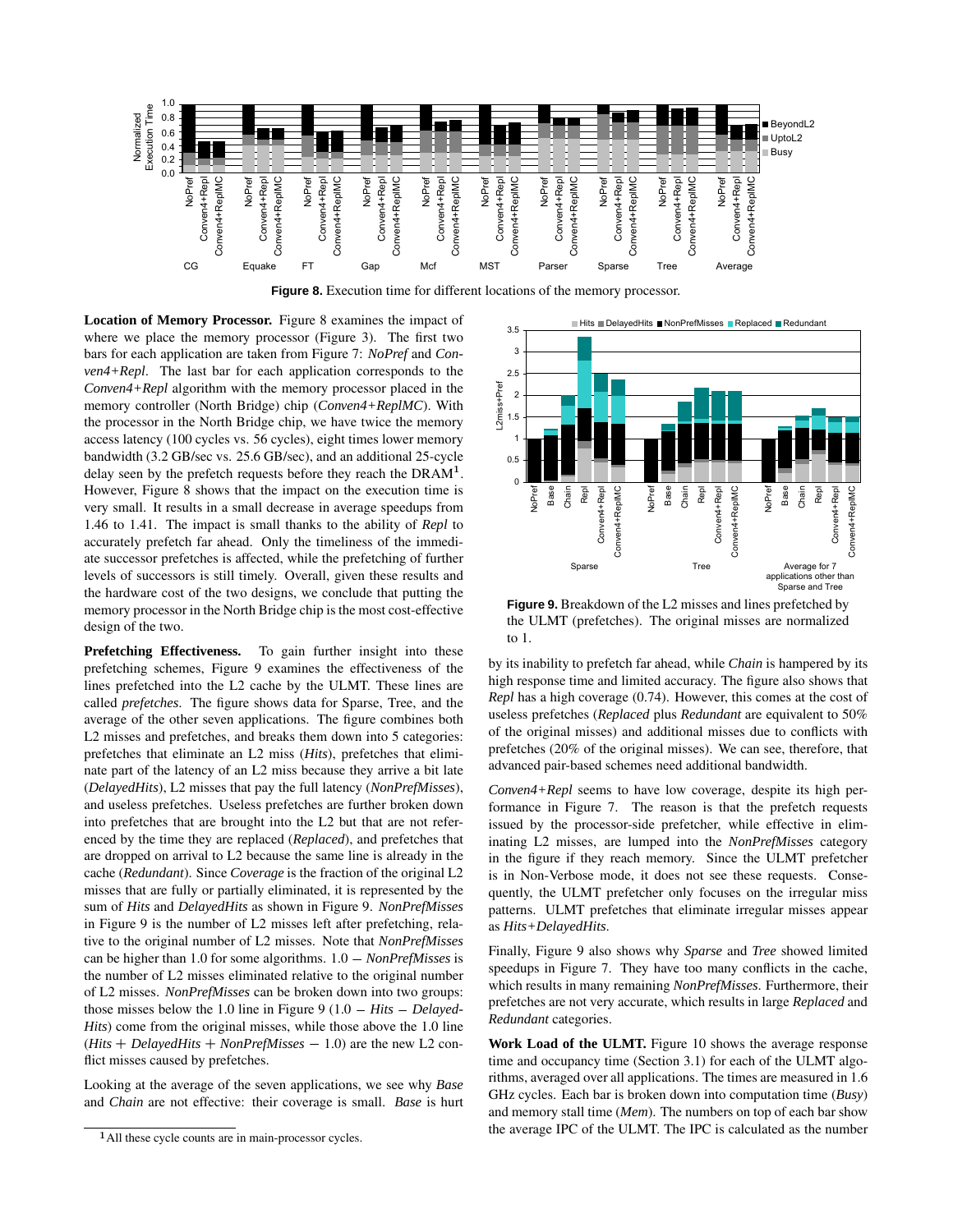

**Figure 10.** Average response and occupancy time of different ULMT algorithms in main-processor cycles.

of instructions divided by the number of *memory processor* cycles.

The figure shows that, in all the algorithms, the occupancy time is less than 200 cycles. Consequently, the ULMT is fast enough to process most of the L2 misses (Figure 6). Memory stall time is roughly half of the ULMT execution time when the processor is in the DRAM, and more when the processor is in the North Bridge chip (*ReplMC*). *Chain* and *Repl* have the lowest occupancy time. Note that *Repl*'s occupancy is not much higher than *Chain*'s, despite the higher number of table updates performed by *Repl*. The reasons are the fewer associative searches and the better cache line reuse in *Repl*.

The response time is most important for prefetching effectiveness. The figure shows that *Repl* has the lowest response time, at around 30 cycles. The response time of *ReplMC* is about twice as much. Fortunately, the *Replicated* algorithm is able to prefetch far ahead accurately and, therefore, the effectiveness of prefetching is not very sensitive to a modest increase in the response time.

**Main Memory Bus Utilization.** Finally, Figure 11 shows the utilization of the main memory bus for various algorithms, averaged over all applications. The increase in bus utilization induced by the advanced algorithms is divided into two parts: increase caused naturally by the reduced execution time, and additional increase caused by the prefetching traffic. Overall, the figure shows that the increase in bus utilization is tolerable. The utilization increases from the original 20% to only 36% in the worst case (*Conven4+Repl*). Moreover, most of the increase comes from the faster execution; only a 6% utilization is directly attributable to the prefetches. In general, the fact that memory-side prefetching only adds one-way traffic to the main memory bus, limits its bandwidth needs.



**Figure 11.** Main memory bus utilization.

# **6. Related Work**

**Memory-Side Prefetching.** Some memory-side prefetchers are simple hardware controllers. For example, the NVIDIA chipset includes the DASP controller in the North Bridge chip [22]. It seems that it is mostly targeted to stride recognition and buffers data locally. The i860 chipset from Intel is reported to have a prefetch cache, which may indicate the presence of a similar engine. Cooksey *et al.* [9] propose the Content-Based prefetcher, which is a hardware

controller that monitors the data coming from memory. If an item appears to be an address, the engine prefetches it. Alexander and Kedem [1] propose a hardware controller that monitors requests at the main memory. If it observes repeatable patterns, it prefetches rows of data from the DRAM to an SRAM buffer inside the memory chip. Overall, our scheme is different in that we use a general-purpose processor running a prefetching algorithm as a user-level thread.

Other studies propose specialized programmable engines. For example, Hughes [11] and Yang and Lebeck [28] propose adding a specialized engine to prefetch linked data structures. While Hughes focuses on a multiprocessor processing-in-memory system, Yang and Lebeck focus on a uniprocessor and put the engine at every level of the cache hierarchy. The main processor downloads information on these engines about the linked structures and what prefetches to perform. Our scheme is different in that it has general applicability.

Another related system is Impulse, an intelligent memory controller capable of remapping physical addresses to improve the performance of irregular applications [4]. Impulse could prefetch data, but only implements next-line prefetching. Furthermore, it buffers data in the memory controller, rather than sending it to the processor.

**Correlation Prefetching.** Early work on correlation prefetching can be found in [2, 24]. More recently, several authors have made further contributions. Charney and Reeves study correlation prefetching and suggest combining a stride prefetcher with a general correlation prefetcher [6]. Joseph and Grunwald propose the basic correlation table organization and algorithm that we evaluate [12]. Alexander and Kedem use correlation prefetching slightly differently [1], as we indicate above. Sherwood *et al.* use it to help stream buffers prefetch irregular patterns [26]. Finally, Lai *et al.* design a slightly different correlation prefetcher [18]. Specifically, a prefetch is not triggered by a miss; instead, it is triggered by a dead-line predictor indicating that a line in the cache will not be used again and, therefore, a new line should be prefetched in. This scheme improves prefetching timeliness at the expense of tighter integration of the prefetcher with the processor, since the prefetcher needs to observe not only miss addresses, but also reference addresses and program counters.

We differ from the recent works in important ways. First, they propose hardware-only engines, which often require expensive hardware tables; we use a flexible user-level thread on a general-purpose core that stores the table as a software structure in memory. Second, except for Alexander and Kedem [1], they place their engines between the L1 and L2 caches, or between the processor and the L1; we place the prefetcher in memory and focus on L2 misses. Time intervals between L2 misses are large enough for a ULMT to be viable and effective. Finally, we propose a new table organization and prefetching algorithm that, by exploiting inexpensive memory space, increases far-ahead prefetching and prefetch coverage.

**Prefetching Regular Structures.** Several schemes have been proposed to prefetch sequential or strided patterns. They include the Reference Prediction table of Chen and Baer [7], and the Stream buffers of Jouppi [13], Palacharla and Kessler [23], and Sherwood *et al.* [26]. We base our processor-side prefetcher on these schemes.

**Processor-Side Prefetching.** There are many more proposals for processor-side prefetching, often for irregular applications. A tiny, non-exhaustive list includes Choi *et al.* [8], Karlsson *et al.* [14], Lipasti *et al.* [19], Luk and Mowry [20], Roth *et al.* [25], and Zhang and Torrellas [29]. Most of these schemes specifically target linked data structures. They tend to rely on program information that is available to the processor, like the addresses and sizes of data struc